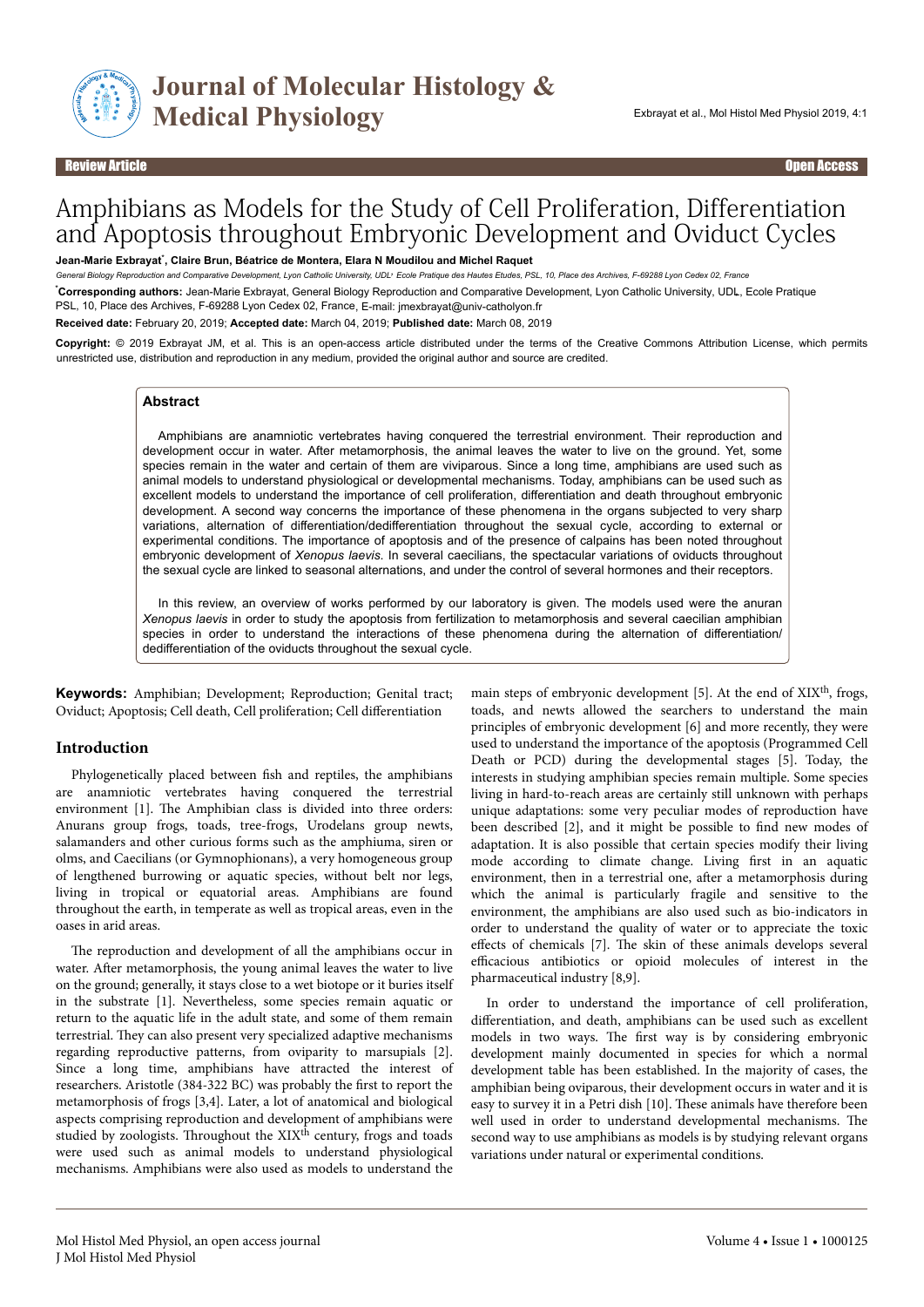#### Page 2 of 9

This review is aimed to give an overview of studies-mainly performed in our laboratory-using several amphibian species such as models to understand the importance of cell proliferation, differentiation, and death. The models used to study the importance and interactions of these phenomena were the anuran Xenopus laevis during embryonic development, and several caecilian amphibians during the alternation of differentiation/dedifferentiation of the oviducts throughout the sexual cycle.

# **The Interest of Amphibians to Study Proliferation Apoptosis and Differentiation Throughout the Development**

Since several years, Amphibians are used to understand the importance of apoptosis in development. Periodically, it is useful to give a state of the art of this importance. Several reviews of this point were already published [5,11,12]. Among amphibians, Xenopus laevis was particularly used to study programmed cell death [12-15]. Some other species have also been used for the same purpose.

## **General aspects of amphibian development**

After fertilization, eggs immediately divide into several blastomeres during the phase of cleavage at which the size and the shape of embryo remain the same. At the end of cleavage, an inner cavity, the blastocoel, is observed between the cells. Нe maternal mRNAs previously accumulated in the oocytes are distributed into the cytoplasm of blastomeres. Before a physiological step, the Mid Blastula Transition (MBT), these maternal mRNAs encode for proteins which trigger the expression of zygotic genes. At this time, the zygotic genes do not express except those implicated in membrane building. In post-MBT, zygotic genes express according to maternal signals. After cleavage, at gastrulation, cells are organized in several layers: ectoderm, mesoderm, and endoderm. Нe archenteron or primitive intestine is observed. After gastrulation, on the dorsal part of the embryo, the neural tube forms. The notochord and somites differentiate from mesoderm. After neurulation, organogenesis occurs followed with a growth period, at the end of which metamorphosis occurs. Нis phase corresponds to the transfer from an aquatic to terrestrial life and is characterized by the modification, development, or regression of several organs.

# **Distribution of apoptotic cells throughout amphibian development**

Apoptosis occurs quickly in development. A first program under the control of maternal genes is observed before MBT in order to eliminate damaged cells, and a second program occurs at the onset of gastrulation. Apoptotic cells are observed during neurulation, organogenesis and they are abundant at metamorphosis. In X. Laevis, apoptotic cells begin to appear at the onset of gastrulation on ectoderm and internal mesoderm. At the end of gastrulation, apoptotic cells are distributed according to one or two dorsal median strips, showing the place of future neural plate [16]. In the newt Cynops pyrrhogaster, dead cells display the same repartition [17].

Some experiments showed that embryos continued to cleave after the eggs were submitted to treatment damaging DNA, showing that embryonic DNA was not implicated in the control of cell cycles. In two cells-embryos submitted to treatments affecting transcription, segmentation was not affected. In embryos submitted to treatment affecting protein synthesis or DNA replication, the cleavage was

stopped. A lot of cells became apoptotic and embryos died at the onset of gastrulation. Caspase activity was found in extracts of irradiated embryos at stage 10.5 [18-20]. Нe first program of PCD was activated at the onset of gastrulation, consequent to the degradation of cells occurring before MBT. Нe second program of PCD started at gastrulation in normal embryos. At the onset of gastrulation, the zygotic transcription was necessary to suppress apoptosis in normal embryos [21]. Нe maternal program was blocked using an inhibitor of apoptosis such as Bcl-2 [22]. At MBT, the maternal program can start apoptosis; but this program can be blocked by zygotic transcription [22]. In  $X$ . laevis, the maternal program was activated just after MBT with an over-expression of S-adenosyl methionine carboxylase which is a crucial actor of the methionine cycle known to feed the methylation activities in Vertebrates [23-25]. Indeed, several experiments have shown some molecules involved in methylation processes have an impact on the starting of apoptosis. In embryos injected with 5-aza-CdR inducting hypomethylation of DNA, or 5 methyl dCTA, inducting contrarily hypermethylation, the cleavage was normal but the embryos became apoptotic at gastrulation [26,27]. Apoptosis was suppressed in embryos injected with an inhibitor of caspases [27], and apoptosis was observed at gastrulation in two blastomeres embryos in which SAMDL mRNAs were injected [28,29]. Other molecules such as MBD4 and MLH1 have been signaled to participate in the checkpoint of apoptosis [30]. Нe anti-apoptotic factor p27BBP/eIF6 was related to an increase of apoptosis in the parts of embryos needing cell death for harmonious development [31]. Several genes have been shown to be crucial for tissue differentiation but not for gastrulation, but their overexpression induces damages in DNA [32]. Moreover, an over-expression or a depletion of Bix3 causes apoptosis [33]. At last, maternal p53 mRNAs seem to be essential for X. laevis development [34].

At neurulation, the presence of apoptotic cells was detected in X. laevis and *C. pyrrhogaster* [16,17]. During neurulation, the apoptotic cells first underlined the neural plate, the neural fold, the neural tube. When the brain was first observed, a lot of apoptotic cells were detected at the level of primary sensorial neurons in olfactive and otic placodes, and also in the notochord [35]. Нe first wave of apoptosis affects neurons prior to the formation of synapses. The territories of retina result from the repression of Xotx2 by Xrx1. Xrx1 is involved in the development of the anterior brain and eyes [36].

In X. laevis, several experiments showed that PCD regulates primary neurogenesis at the level of neuronal determination [37]. Several genes such as POSH (Plenty of SH3s), XBtg2, msx1, Slug, Xphb1 are involved in the development of the anterior brain, comprising PCD and proliferation of neurons [38,39]. The effects of genes can be antagonist: the formation of neural crest cells is controlled by the balance between Slug and msx1 antagonist genes [40,41]. Both the anti-apoptotic gene Bcl-2 and the apoptosispromoting gene Bax disturbed the expression of several other genes. Prohibitin 1, following the expression of Xphb1 gene, displays function in the development of neural crests [42-44]. E2F1-binding domain is necessary for the action of Xphb1 in the development of neural crests [45]. Several genes and proteins are involved in the decrease of proliferation: p27BBP/eIF6 [46,47].

During organogenesis and growth period, apoptotic cells were observed in the whole organism but during the aquatic phase, the specific organs are not affected by apoptosis. In the nervous system, some apoptotic cells were observed between stage 35 and 39 in different parts of the eyes [47]. Then, approaching metamorphosis,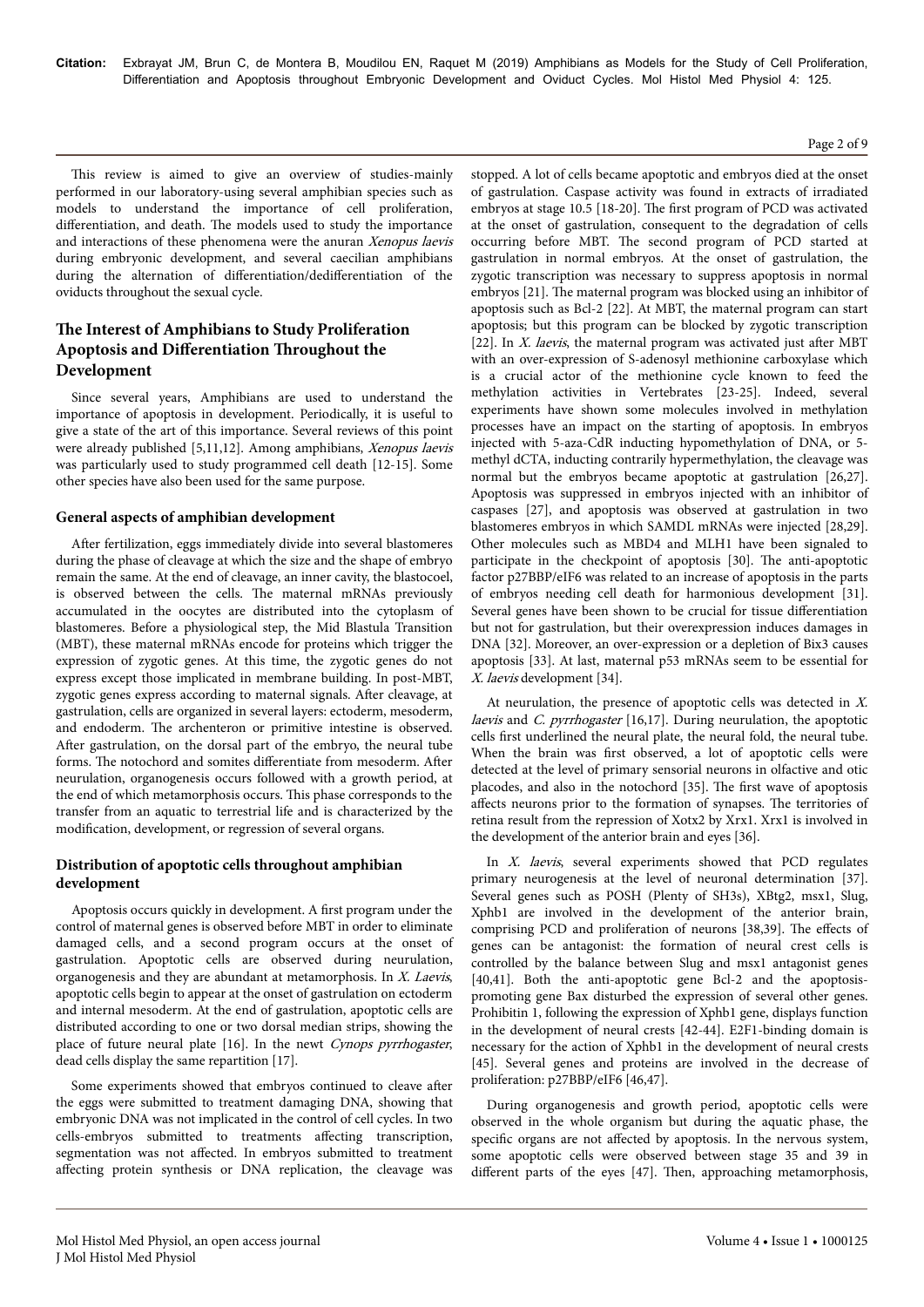#### Page 3 of 9

when hind limbs begin to appear, the number of apoptotic cells increases first in the epidermis, and then in the second generation of gills, the cement gland, affecting finally the nervous system and several organs which display a large number of dead cells. At these stages, the tadpoles become very fragile and many of them die [12,48].

Amphibian metamorphosis involves a strong remodeling of organs. Larval organs are replaced with adult ones, and a wave of apoptosis occurs. Нe pattern of apoptosis in amphibians has been already well reported at metamorphosis stage [5]. During this period, apoptosis and cell proliferation have both been observed in all the tissues. Nervous tissues have been well studied [49-51]. It was supposed that the process of optic nerve remodeling accompanied the displacement of eyes from lateral to a more dorsal and rostral position as the frog acquired binocular vision [52-56]. Apoptosis also affects muscle structure at metamorphosis [57-61]. In the larval intestine, a lot of cells have become apoptotic and were replaced with non-differentiated cells in order to form the adult intestine. Most studies in several amphibian species document the anatomical, histological and molecular aspects of the passage from a larval digestive tract to an adult one [62-65], and more particularly the intestine [66-69]. Нe outer cell layers of the epidermis die by apoptosis during the climax [70]. At metamorphosis, numerous larval red blood cells also decrease, whereas adult ones increase. Many larval red blood cells expressed TUNEL-positive reactions [71].

## Effects of calpains on the embryonic development of **amphibians**

Several studies indicated the importance of calpains in the apoptosis of cells during embryonic development of  $X$ . laevis used such as a model. Calpains are implicated in cell differentiation, proliferation, migration and apoptosis [72], more especially throughout the development [73-76]. Calpain family groups proteases found in all vertebrates [77]. More especially, the amphibians possess a single gene encoding for CAPN 1, 2, 8, 11 and several specific genes encoding for CAPN 3, 9, 12, 13 and 17 [78,79]. In  $X$ . laevis it has been shown that calpains are involved in the different phases of embryonic development: gastrulation and neurulation [80], organogenesis and metamorphosis [5,81]. Нey play an important role in apoptosis occurring during embryonic development [82,83]. Нe expression of calpains was researched throughout the development of  $X$ . laevis, using real-time RT-PCR and immunohistochemistry. During the early stages, the calpains expression was weak. XCl-2 was the first calpain to be initiated at the gastrula stage and reached a maximum at neurula and tailbud stage. Expression of calpain 1 isoforms was mostly restricted to the tailbud stage. Нe amount of calpain 3 was particularly high during the organogenesis and growth. But calpain 3 mRNAs were lower than that of calpain 1 and calpain 2. Calpain 3 was the only enzyme strongly expressed at metamorphosis. Нese calpains are involved in organogenesis. Нese results are concordant with the results of western-blotting and immunohistochemistry [22,23,80,83].

The apoptosis can be regulated by changes in calcium rate. These changes are linked to the activity of several receptors such as ionotropic glutamate receptors [84,85]. In order to know the relationships which could exist between the calpains and apoptosis throughout the development the expression of these proteases was researched on eggs, tadpoles, and adult tissues of individuals in contact with several drugs acting on glutamate receptors [82]. Нe presence of calpains was researched on skin and gills, intestine, dorsal muscle, heart and brain [82] in *X. laevis* embryos and tadpoles submitted to

different concentrations of different drugs acting on the glutamate or kainate receptors [82]. Нe results showed that in skin and gills, a three-hours exposure to 30-120 mM Glu resulted in a concentrationdependent increase of apoptosis. In internal brain, heart, intestine and muscle, the effect was not progressive and a dramatic increase in apoptotic activity after exposure with 120 mM Glu was observed. The largest number of apoptotic cells was noticed in the skin and the gills. At an exposition to 0.015-0.75 mM KA, PCDs were observed in all tissues. Нe number of "Apostain"-stained cells was 9 to 34 times larger than the control in the skin, the gills, the intestine, or the dorsal muscle, according to the organ. Нe largest number of apoptotic cells was noticed in the skin and the gills.

All these cases from recent research illustrate that amphibians, and more especially *X. laevis* are useful models to study the regulation of embryonic development.

# **The Interest of Amphibians to Study Proliferation Apoptosis and Differentiation Throughout the Cyclic Variations of Genital Tracts**

Needing an aquatic environment for reproduction, amphibians perform a lot of reproductive patterns narrowly linked to seasonal alternations [1,86-89]. In Anurans, Urodelans or Caecilians, several species perform continuous cycles in both males and females. In these species, the genital tracts are always ready to start the reproduction process. Нese animals are usually found in areas where the rainy seasons do not return regularly from one year to the next, so they are ready to breed at once rain occurs. In these species, testes always contain all the stages of spermatogenesis and ovaries contain vitellogenic oocytes ready to be laid. In females, the physiological structure of oviduct is always the same with a flexuous anterior part and another part in which the envelopes of oocytes are deposited [90].

In the three Orders, several species perform discontinuous cycles, in males as well as in females [1,86-88]. In this particular case, the testes can present a period at which spermatogenesis occurs contributing to filling testes which are then ready for breeding. After breeding, testes remain empty with only spermatogonia until the next period of reproduction. In other species, after breeding, a stock of spermatozoa is reconstituted in order to be used at the next period of breeding which is often distant of several months. In females, vitellogenic oocytes are evacuated at ovulation, then ovaries contain only nonvitellogenic oocytes, and vitellogenesis occurs before the period of breeding. During the period of quiescence, the lumen of the oviduct is bordered with undifferentiated cells with a high nucleocytoplasmic ratio. When the preparation of breeding occurs, the epithelium differentiates in several cell types surrounded with a connective tissue also differentiated. In oviparous species, the oviduct finishes being differentiated into several parts: pars convoluta, pars recta and pars utera. Нese parts are bordered with gland cells which elaborate the different layers of the envelope surrounding the future egg. In oviparous Anurans and Urodelans, fertilization is external. Yet, it can be internal in some Anurans (Ascaphus), Salamanders and newts with the use of a spermatophore disposed on the ground by the male, which is intromitted into the female cloaca [91]. In Caecilians, fertilization is always internal, and the animal can be oviparous, viviparous, or directdeveloping [91]. In all the viviparous species, the oviduct is differentiated in several parts, the first one is the part where fertilization occurs, the posterior part being the uterine part in which development occurs [86,89]. During these cycles, the oviducts are the seat of several fundamental phenomena: cell differentiation,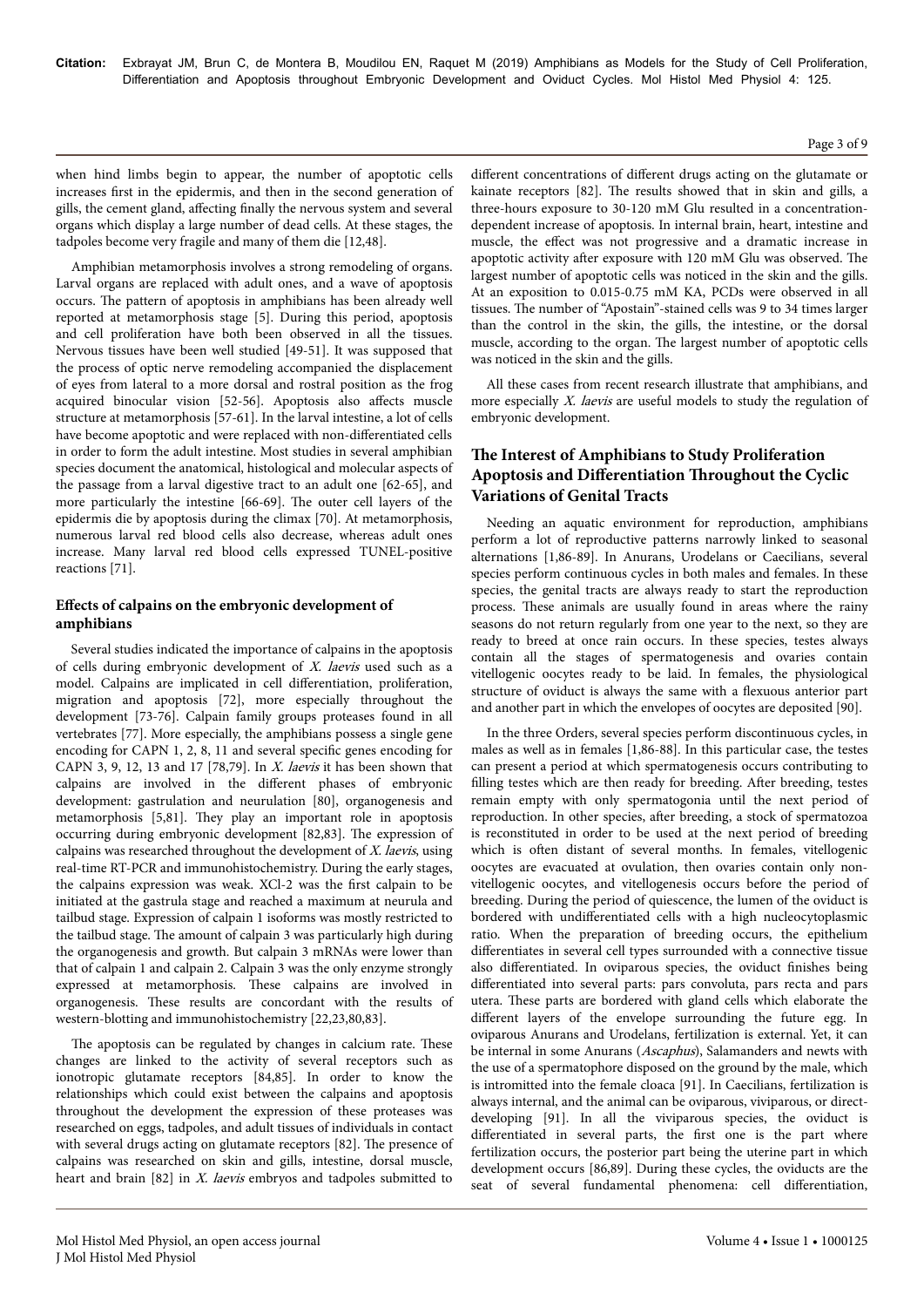proliferation, and death. Нis makes the oviduct a good candidate to look for epigenetic variations involved in differentiation and morphologic modifications in response to environmental (seasonal) change.

#### **Differentiation** of the oviducts

In all Amphibians, the female genital ducts begin with a ciliated funnel opened into the general cavity. After ovulation, the oocytes attempt the funnel after a more or less long progression into the general cavity. In Anurans and Urodelans, the wall cells produce some secretions which surround the oocyte. Нe nature of those secretions is variable throughout the oviduct.

Among the Amphibians, several Caecilians species have been more particularly investigated in order to understand the variations of oviducts throughout the reproductive cycle [92-94].

Boulengerula taitanus is a direct-developing caecilian living in Taita Hills (Kenya, Africa). It is characterized by a phase of quiescence from March to August, followed with a phase of preparation to reproduction in September and a phase of breeding from November to February with 5-10 laid eggs [95]. Some morphological changes of the epithelium bordering the lumen of the oviduct and the connective tissue are observed throughout the year. Between November and February, the oviduct exhibits the highest degree of development of secretory cells. In the pars recta, the lumen is bordered with a columnar epithelium composed of ciliated cells. Between the villi forming some crypts, gland cells present a cytoplasm with tiny granulations of sulfate and/or carboxylic acidic proteoglycans. Нe secretion is certainly of the holocrine or apocrine type. In the pars convoluta, the wall of the lumen has developed villi or rounded fingerings. Its wall is bordered with ciliated cells intercalated with small goblet cells filled with sulfate and carboxylic acidic proteoglycans. Some gland cells situated in the crypts between the villi possess an abundant often granular cytoplasm with blue-stained with azan trichrome and PAS-positive secretions. Нe connective tissue is thick, with wide blood vessels just under the crests of the villi. Нe lumen of pars utera is bordered with flattened high crests covered with ciliated cells. In the chorion, crypts contain glands with a single cell type. Нe staining of the secretions of these cells showed the presence of both sulfate and carboxylic acidic secretions. Wide blood vessels are also observed in connective tissue. In the pars recta, the lumen is bordered with a columnar epithelium composed of ciliated cells. Between the villi forming some crypts, gland cells present a cytoplasm with tiny granulations of sulfate and/or carboxylic acidic proteoglycans. Нe secretion is certainly of the holocrine or apocrine type. Between March and August, the oviduct is poorly developed. Whatever the part, the epithelium bordering the narrow lumen has regressed. Нe nucleus of several cell types appeared pyknotic. Нe lamina propria is narrow and contains few blood vessels. In September-October, the oviduct develops, the diameter of the lumen increases and the epithelium becomes thickest. All the secretory cells increase in size and are filled with secretions.

Typhlonectes compressicauda is an aquatic viviparous species living in South America. A population coming from French Guyana has been more particularly studied [96]. Нe females of these species present a biennial sexual cycle. At the beginning of the first year of the cycle, in October (middle of the dry season), the ovaries presented more and more vitellogenic oocytes. At the beginning of the rainy season in December, the females are ready to breed. Ovulation occurs in February. After fertilization, the development of embryos occurs

entirely into the uterus of females during 6-7 months. Parturition takes place in September-October (dry season); 6-8 newborns can be observed living near their mother into the mud. At this time, the ovaries no longer contain any vitellogenic oocytes. Нe second year begins with a new vitellogenesis, but next February, the ovulation does not occur. Vitellogenic follicles degenerate and become atretic, the ovaries decrease and remain inactive until the following October, during which time a new process of vitellogenesis occurs [94].

The oviducts are submitted to seasonal variations. At ovulation, the oocytes attain the tubal part of the oviduct. During sexual quiescence, the wall surrounding the funnel or the lumen is bordered with a single layer of undifferentiated cells, with a high nucleocytoplasmic ratio.

Just before ovulation, the connective tissue increases, and the different parts of the oviduct differentiate. In the funnel, the epithelial cells ciliate. At ovulation, some crests have developed limiting crypts containing cells with protein secretions. After ovulation, the funnel regresses. At the second year of the cycle, the funnel develops also in December but it regresses at the theoretical time of ovulation. Нe anterior tubal part of the oviduct develops at the beginning of the cycle. Нe connective tissue has developed, vascularized and some crests are observed in a direction to the lumen. Around the lumen, the simple undifferentiated columnar epithelium becomes ciliated with gland cells between the crests. In December-January, some cells with sulfated mucus are found between the ciliated cells. At the beginning of pregnancy, this anterior part regresses and remains thin. At the beginning of the second year of the sexual cycle (October), the oviduct again prepares for pregnancy, but it degenerates at the theoretical period of ovulation. Нe uterine part has increased before ovulation. The wall first bordered with undifferentiated epithelium develops with cells equipped with microvilli, rounded ciliated cells and some gland cells with acid mucus. Нe well-developed connective tissue forms vascularized crests. At ovulation and at the beginning of pregnancy, a lot of cells become secretory, producing acidic mucus which covered ciliated cells. As the embryos grow, the uterine wall becomes distended, the secretions of gland cells reduce, and the cells become degraded. At the end of pregnancy, all the epithelial cells have degenerated and the connective tissue remains nude. Нe epithelium of the intra-uterine embryo's gills is narrowly applied against this connective tissue. After parturition, the uterine lumen becomes narrow and bordered with an undifferentiated tissue. A new differentiation of the uterus is observed at the beginning of the second year. Нe uterine wall regressed at the theoretical period of ovulation. In the following October, a new biennial cycle starts.

#### **Apoptosis and proliferation in the oviduct**

In B. taitanus, the percentage of proliferating cells visualized with Ki67 antibody was the highest in September-October (period of preparation to the breeding) and November-February (breeding), and the lowest in March-August (period of quiescence). Нe percentage of apoptotic cells visualized with TUNEL method or "Apostain" antibody, was significant throughout the year. Нe balance between proliferating and apoptotic cells varies throughout the year according to the part of the oviduct. During March-August, the apoptotic cells are more abundant than proliferating ones in the pars recta where they are lesser abundant during the periods of preparation and breeding (15% to 22.4%). In pars convoluted, the total number of proliferating cells fluctuates between the periods of rest and preparation (22% to 50%). The variations of the different cell types have been particularly investigated. In pars utera, the number of proliferating secretory cells,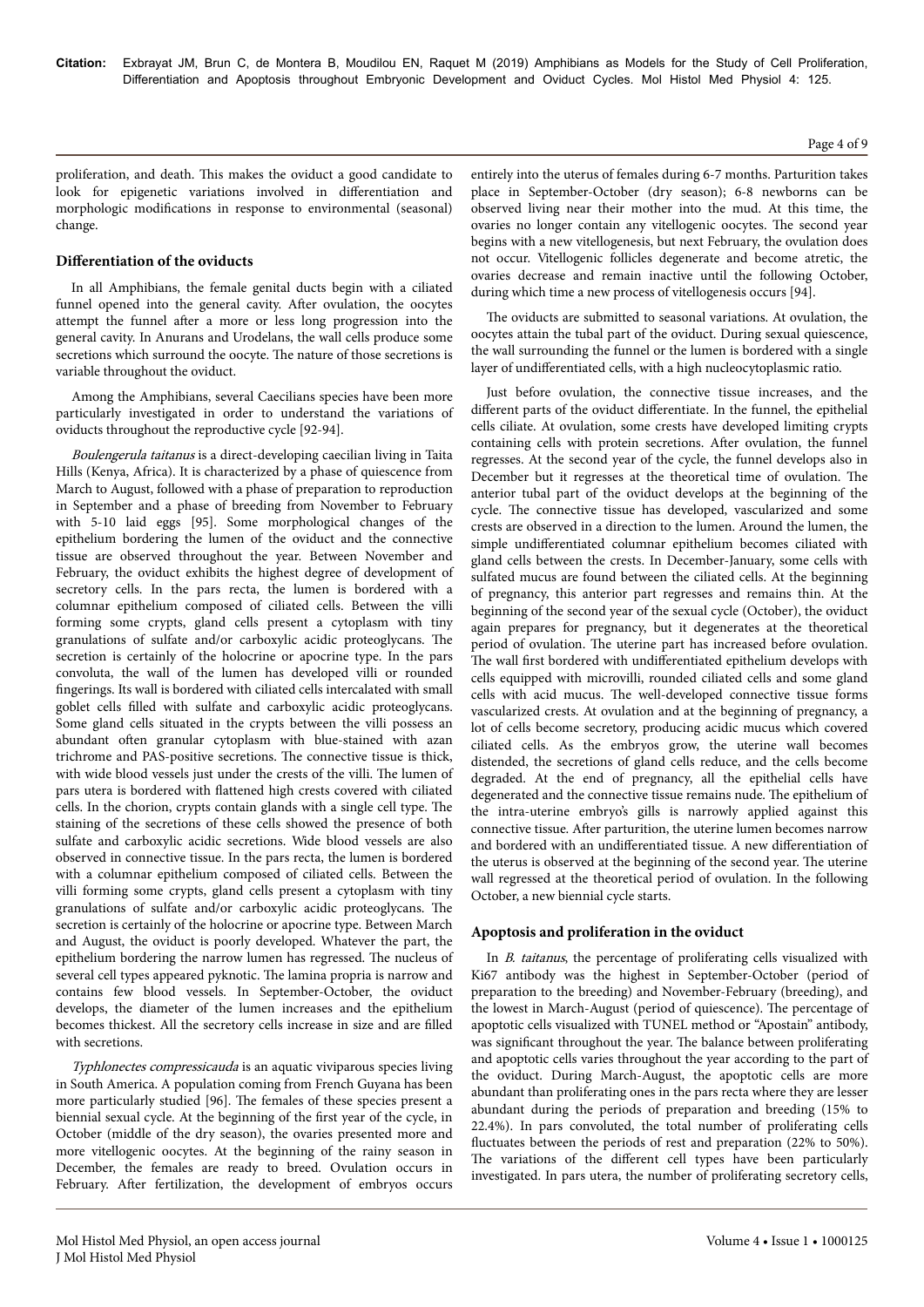the most represented epithelial cells in this part, increases after the period of quiescence (0% to 38%), and the number of apoptotic cells increases after the period of preparation to breeding (45% to 56%). During March-August (quiescence), the relative number of proliferative secretory cells is lower (about zero) than the relative number of apoptotic cells (50%). In pars convoluta and pars utera, no Ki-67-positive secretory cells are observed during the period of quiescence; they are visualized with the increasing number at next periods of the cycle. In this part of the oviduct, both proliferating and apoptotic cells are more frequent over the breeding period than over the preparation period, and more frequent over the preparation period than over the resting period [93].

At the sexual rest period and at the preparation for breeding, the goblet cells found in pars convoluta are not proliferating. During the period of reproduction, the percentage of Ki-67 positive goblet cells increases significantly throughout the year. Нe percentage of apoptotic goblet cells decreases progressively during these same periods. So, in these parts of the oviduct, apoptosis and proliferation increase after a regression during sexual rest. Нat can be reliable to the holocrine activity of these gland cells at breeding, the secretion of which constitutes the egg gangues. Нe gangue surrounding the egg is composed of two layers: an inner part situated against the egg which composition is the same glycoproteic granulations found in the secretory cells of the pars convoluta, and an external layer the composition of which being the same granulations found in the secretory cells of pars utera [94]. The ciliated and goblet cells facilitate the transit of eggs after fertilization occurring in the anterior part of the oviduct, like in other caecilian species [97,98].

In *T. compressicauda*, the proliferating cells were visualized with Ki67 antibody, and the proliferating indexes calculated for connective cells, and different epithelial cells (goblet, secretory, ciliated). In pregnant females, the proliferation indexes are comprised between 7% (connective cells) and 37% (epithelial cells). During the year of sexual rest and the period of quiescence, these indexes strongly decrease. In non-pregnant females, all the cells belonging to all tissues experience a proliferation index near zero.

In the uterus, during preparation for reproduction, indexes are 12.5% for connective cells and about 36% for epithelial cells. During the breeding period, the proliferation indexes are comprised between 20 % and 35% according to the cell type (connective cells, secretory cells, ciliated cells). At quiescence, these indexes decrease [94].

Apoptotic cells were detected with the use of the TUNEL method or "Apostain" antibody. In the tubal (anterior) part of the oviduct, during the phase of preparation (October), the percentage of apoptotic cells is comprised between 20% and 30%, whatever the cell type studied. During the breeding period, apoptosis affects about a third of these cells. During the year of quiescence, apoptosis affects a lesser number of cells. At the end of each year, the percentage of apoptotic cells increases. At the breeding season, proliferation rates are observed close to those of apoptosis throughout the genital tract, suggesting a turnover of cells in all tissues.

In the uterus, at the end of each year of the cycle, apoptosis affects about 45% of connective cells, and 25% to 33% epithelial cells (secretory and ciliated cells). In pregnant females, the percentage of apoptosis decreases. Programmed death affects more connective cells (36%) than epithelial ones (secretory and ciliated cells). During quiescence, apoptosis is also low in connective cells, 18.4% of secretory cells as well as secretory and ciliated cells.

These variations can be related to the reproductive physiology of the animal. At pregnancy, the connective tissue of the uterus appears rather in cell regression, while the epithelium multiplies. Нese variations are certainly linked to the trophic functions ensured by the female. A similar phenomenon has been already studied in some salamanders [99]. In T. compressicauda, the embryos feed secretions of the epithelium, they abrade it. After this phase of feeding, the embryos become applied against the uterine wall. Нeir gills become vesiculous, narrowly applied against the connective tissue of the uterine wall, forming a placenta-like structure [100]. Нerefore, the embryos eroding the uterine wall might be the cause of the slowing apoptosis and increased proliferation.

In a general manner, the apoptosis/proliferation balance was favorable to apoptosis at sexual rest except for the lamina propria of the uterus. During the preparation for breeding, the apoptosis/ proliferation balance was favorable to proliferation. Нese cell phenomena are consistent with the evolution of the oviduct throughout the reproductive cycle. Нe primary phenomenon indicating the starting-up of the development of the genital tract is certainly the increase in cell number. But apoptosis is also involved in the remodeling of the oviduct. In non-pregnant females, the genital tract also presented proliferation and apoptosis, consequent to the lack of corpora lutea.

These variations are under the hormonal control of the ovary and pituitary gland [101-103]. These observations suggest a different regulation in comparison to the seasonal sexual rest.

#### **Sexual cycles and hormonal regulation in T. compressicauda**

Among the species well-studied, T. compressicauda has been the subject of research devoted to studying the endocrinal regulation of sexual cycles. In females, the study of the pituitary gland showed that gonadotrophic and lactotrophic cells are narrowly linked to the sexual cycles. Нese cells increase in size during the phase of preparation to reproduction then they reach a maximal value at ovulation (February). During pregnancy, the cells decrease progressively to reach a minimal value at parturition. A new increase is observed at the new period of reproduction but after having reached a new maximal value at the theoretical period of ovulation, they strongly decrease. A new cycle begins at the end of this second year. An in situ hybridization study shows an increase of mRNAs encoding PRL at the onset of pregnancy, and RNAs encoding for PRL receptors were visualized in the corpora lutea, showing a direct relationship between corpora lutea and pituitary gland.

In ovaries, 17β estradiol, estrone, and progesterone were researched throughout the sexual cycle. At the phase of reproduction preparation, the granulosa cells surrounding the vitellogenic oocytes become voluminous, with the presence of estrogenic hormones. At pregnancy, after ovulation, the empty follicles bring on corpora lutea, the structure, and evolution of which having well studied previously. Нese corpora lutea become vascularized and the presence of progesterone is detected. Like previously said, the cells presented also mRNAs encoding for PRL receptors. At parturition, corpora lutea regressed. At the second year of the cycle, the oocytes enter in vitellogenesis and follicles develop. But at the theoretical period of ovulation, the vitellogenic oocytes degenerate and follicles became atretic.

Animals live in swamped savanna in the rainy season and in lowlevel water or sometimes buried in the muddy ground in a dry season. When animals are submitted in an artificial seasonal cycle without any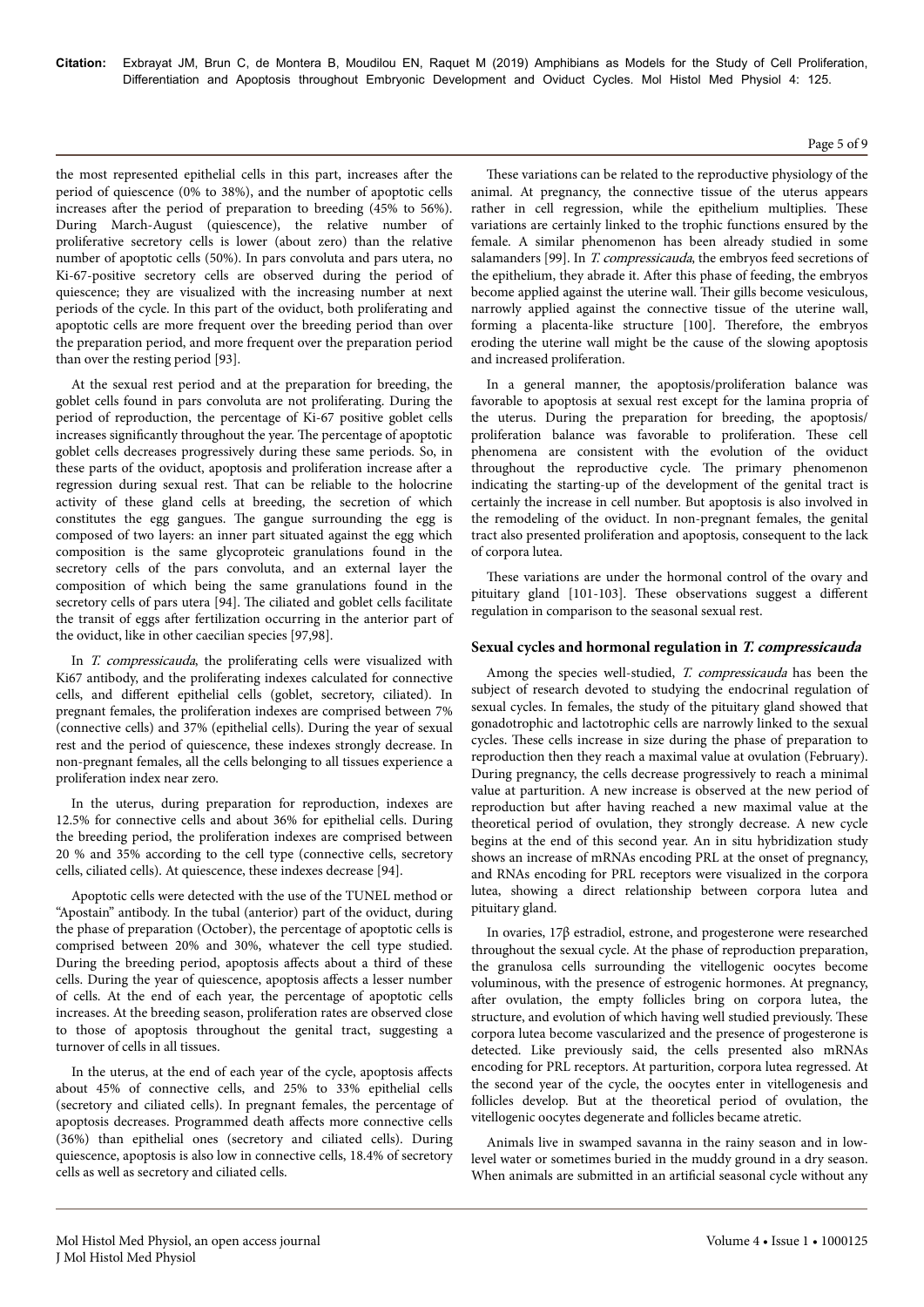**Citation:** Exbrayat JM, Brun C, de Montera B, Moudilou EN, Raquet M (2019) Amphibians as Models for the Study of Cell Proliferation, Differentiation and Apoptosis throughout Embryonic Development and Oviduct Cycles. Mol Histol Med Physiol 4: 125.

Page 6 of 9

period of exondation, the female reproductive cycles are disrupted, becoming no-synchronized with males cycles [103]. Нe kidneys show morphometrical and histological variations according to the season [104], mesotocin and vasotocin are present in the brain [104], and their receptors are observed in the kidney [104]. In several species, a link between the hormones of hydromineral regulation and breeding has been documented [105-109]. The fact that *T. compressicauda* is submitted to a cycle of seasons permits to use it as a model to search a link between hydromineral regulation and reproduction [110].

The hormonal regulation of oviduct variation during the sexual cycle has been also investigated in B. taitanus. In this species, the presence of 17β estradiol, estrone and progesterone has been visualized using the immunohistochemical method. Нe distribution of these hormones is comparable to that of T. compressicauda [111]. The presence of the receptor of 17β estradiol has been revealed in both ovaries and oviducts. In ovaries, α and β receptors have been detected in somatic cells with different ratios between the two receptors, according to the cell type. Нis ratio also varied throughout the sexual cycle, suggesting the existence of a link between the β receptor involved in vitellogenesis maintenance throughout the year and the seasonal modulations of granulosa development.

In the oviducts, the regulation of cyclic variations is under the control of ovarian hormones. α and β receptors of 17ß estradiol have been visualized in both nucleus and cytoplasm of cells belonging to various tissues. So, a pleiotropic action of 17ß estradiol can be highlighted, as well as the existence of action not only genomic but also metabolic and probably epigenetic.

## **Conclusion**

To conclude, it is obvious that amphibians are interesting models to understand several physiological phenomena. Since a long time, amphibians have been models to studying anatomical, histological aspects of development or differentiation of sexual organs, then hormonal regulation of metamorphosis or differentiation/ dedifferentiation of sexual organs. These same animals are also models to study the effects of environmental factors. Today, it seems important to consider the epigenetic factors which certainly can explain relationships between the variations of organs (development, cyclic variations) and the variations of environmental factors. Amphibians performing a development directly in the external environment, or being submitted to the variations of the season to breed, are excellent models to study these more recent aspects of gene expression throughout these physiological phenomena.

Amphibian species may be proposed such as models to understand the importance of cell proliferation, differentiation, and death. Here we show specific aspects of amphibian development such as the regulation of proliferation, differentiation, and apoptosis during metamorphosis and also very particular aspects of the same processes during the preparation for reproduction, notably in Caecilians. Caecilians, also called Gymnophionans, as lengthening, burrowing or aquatic species, display a specific adaptation to their local environment which is illustrated by modifications in genital organs in response to environmental changes. Нe genital changes include a change in cell count, in cell type, in tissue differentiation, and in cell and/or organ morphology, as it was described here for the oviducts for example. Нe genital changes recapitulate a seasonal cycle in females which makes the oviduct a good candidate to address the mechanisms underlying the interplay of environmental features (humidity, temperature, food),

metabolic regulation (hydromineral balance) and cell or tissue adaptation (preparation for breeding).

Epigenetics is known to be the molecular exploration of the variations occurring in response to environmental change without changing the DNA structure, these variations being heritable via mitosis or meiosis and reversible [112]. Herpetofauna (amphibians and reptiles) represent important sentinel and indicator species for environmental and ecosystem health. Environmental stimuli influence gene activity, and there is growing evidence demonstrating that an important mechanism is through modulation of the epigenome [113]. Moreover, methylation has been shown to help to reveal epigenetic plasticity in response to developmental or environmental constraints [114,115].

Cytosine methylation (5mC) is involved in three vital biological processes in Mammals: embryogenesis, genomic imprinting and the regulation of transcription [116-119]. 5-hydroxymethylcytosine (5hmC). Recently detected in mice, rats, rabbits, and cattle [120-124] and also in amphibians [125], is reported to regulate developmental processes, neurogenesis and cellular differentiation [126,127]. Yet, if the contribution of epigenetics in a developmental context is well established, which genomic sites are changing and what are the contributions of methylation and hydroxymethylation to the epigenetic plasticity in response to seasonal change is still poorly documented. Here we found in Caecilians, a model to study epigenetic plasticity involved in differentiation and morphologic modifications in response to seasonal change. Studying how epigenetics contribute to the adaptation of organisms has now become a priority in order to bring new insights into the understanding of epigenetic adaptability in Vertebrates in a period of climatic change.

#### **Acknowledgment**

The works cited have been supported by the Lyon Catholic University. Нe authors thank Ms. Marie-Нérèse Laurent and Ms. Caroline Bouchot for their technical assistance. Нey also thank the students who participated in the study of punctual aspects of reproduction and development of the amphibian models.

#### **References**

- 1. Duellmann WE, Trueb L (1986) Biology of Amphibians. McGraw Hill, New York, St Louis, San Francisco.
- 2. [Exbrayat JM \(2018\) From oviparity to marsupialism: Strange modes of](https://doi.org/10.23880/izab-16000108) [reproduction in amphibians. Int J Zool Anim Biol 1: 000109.](https://doi.org/10.23880/izab-16000108)
- 3. Aristote (1979) Generation of animals. Translation of A.L. Peck. Loeb Classical Libr, Harvard Univ Press, Cambridge, London.
- 4. de Wit HCD (1992) Histoire du développement de la biologie. Presses polytechniques et universitaires romandes, Lausanne, CH.
- 5. [Exbrayat JM, Moudilou EN, Abrouk L, Brun C \(2012\) Apoptosis in](https://doi.org/10.4236/abb.2012.326087) [amphibian development. Adv Biosci Biotechnol 3: 669-678.](https://doi.org/10.4236/abb.2012.326087)
- 6. Needham J (1959) A history of embryology. Cambridge University Press, Cambridge.
- 7. Devillers J, Exbrayat JM (1992) Ecotoxicity of chemicals to amphibians. Handbooks of ecotoxicological data. Gordon and Breach Science Publishers, Philadelphia, Reading, Paris, Montreux, Tokyo, Melbourne.
- 8. [Gomes A, Giri B, Saha A, Mishra R, Dasgupta SC, et al. \(2007\) Bioactive](http://nopr.niscair.res.in/bitstream/123456789/5338/1/IJEB%2045%287%29%20579-593.pdf) [molecules from amphibian skin: their biological activities with reference](http://nopr.niscair.res.in/bitstream/123456789/5338/1/IJEB%2045%287%29%20579-593.pdf) [to therapeutic potentials for possible drug development. Indian J Exp Biol](http://nopr.niscair.res.in/bitstream/123456789/5338/1/IJEB%2045%287%29%20579-593.pdf) [45: 579-593.](http://nopr.niscair.res.in/bitstream/123456789/5338/1/IJEB%2045%287%29%20579-593.pdf)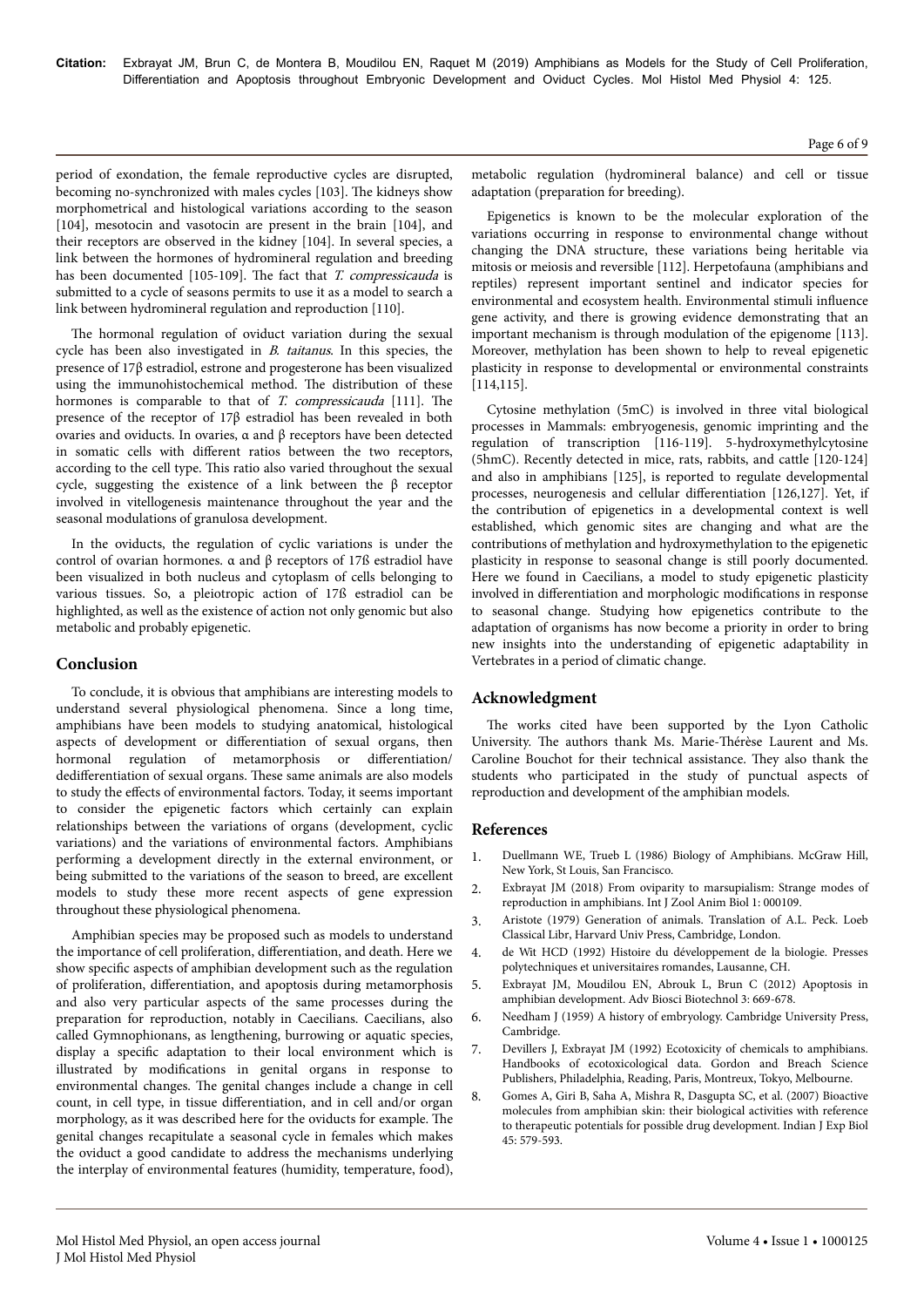**Citation:** Exbrayat JM, Brun C, de Montera B, Moudilou EN, Raquet M (2019) Amphibians as Models for the Study of Cell Proliferation, Differentiation and Apoptosis throughout Embryonic Development and Oviduct Cycles. Mol Histol Med Physiol 4: 125.

Page 7 of 9

- 9. [Brand GD, Santos RC, Arake LM, Silva VG, Veras LMC, et al. \(2013\)](https://doi.org/10.3390/molecules18067058) Нe skin secretion of the amphibian *Phyllomedusa nordestina*: A source of [antimicrobial and antiprotozoal peptides. Molecules 18: 7058-7070.](https://doi.org/10.3390/molecules18067058)
- 10. Sive HL, Grainger RM, Harland RM (2001) Early Development of Xenopus laevis: A laboratory manual. Cold spring harbor laboratory press. NY.
- 11. [Estabel J, Mercer A, Koenig N, Exbrayat JM \(2003\) Programmed cell](https://doi.org/10.1016/j.lfs.2003.06.015) death in Xenopus laevis [spinal cord, tail and other tissues, prior to, and](https://doi.org/10.1016/j.lfs.2003.06.015) [during, metamorphosis. Life Sci 73: 3297-3306.](https://doi.org/10.1016/j.lfs.2003.06.015)
- 12. Estabel J, König N, Shiokawa K, Exbrayat JM. Apoptosis in xenopus genus. Research Signpost: Kerala, India. 2005:147-56.
- 13. Nieuwkoop PD, Faber J (1967) Normal table of Xenopus laevis (Daudin). Amsterdam: North Holland Publishing Company.
- 14. [Schreiber AM, Cai L, Brown DD \(2005\) Remodeling of the intestine](https://doi.org/10.1073/pnas.0409868102) during metamorphosis of Xenopus laevis[. Proc Nat Acad Sci 102:](https://doi.org/10.1073/pnas.0409868102) [3720-3725.](https://doi.org/10.1073/pnas.0409868102)
- 15. [Nakajima K, Fujimoto K, Yaoita Y \(2005\) Programmed cell death during](https://doi.org/10.1016/j.semcdb.2004.12.006) [amphibian metamorphosis. Semin Cell and Dev Biol 16: 271-280.](https://doi.org/10.1016/j.semcdb.2004.12.006)
- 16. [Hensey C, Gautier J \(1998\) Programmed cell death during xenopus](https://doi.org/10.1006/dbio.1998.9028) [development: A spatio-temporal analysis. Dev Biol 203: 36-48.](https://doi.org/10.1006/dbio.1998.9028)
- 17. [Imoh H \(1986\) Cell death during normal gastrulation in the newt,](https://doi.org/10.1016/0045-6039(86)90023-0) [Cynops pyrrhogaster.](https://doi.org/10.1016/0045-6039(86)90023-0) Cell Differ 19: 35-42.
- 18. [Hensey C, Gautier J \(1997\) A developmental timer that regulates](https://doi.org/10.1016/s0925-4773(97)00191-3) [apoptosis at the onset of gastrulation. Mech Dev 69: 183-195.](https://doi.org/10.1016/s0925-4773(97)00191-3)
- 19. [Hensey C, Gautier J \(1999\) Developmental regulation of induced and](https://doi.org/10.1111/j.1749-6632.1999.tb07926.x) [programmed cell death in Xenopus embryos. Ann NY Acad Sci 887:](https://doi.org/10.1111/j.1749-6632.1999.tb07926.x) [105-119.](https://doi.org/10.1111/j.1749-6632.1999.tb07926.x)
- 20. [Greenwood J, Gautier J \(2005\) From oogenesis through gastrulation:](https://doi.org/10.1016/j.semcdb.2004.12.002) [developmental regulation of apoptosis. Semin Cell Dev Biol 16: 215-224.](https://doi.org/10.1016/j.semcdb.2004.12.002)
- 21. [Stack JH, Newport JW \(1997\) Developmentally regulated activation of](http://dev.biologists.org/content/124/16/3185) [apoptosis early in Xenopus gastrulation results in cyclin A degradation](http://dev.biologists.org/content/124/16/3185) [during interphase of the cell cycle. Development 124: 3185-3195.](http://dev.biologists.org/content/124/16/3185)
- 22. [Sible JC, Anderson JA, Lewellyn AL, Maller JL \(1997\) Zygotic](https://doi.org/10.1006/dbio.1997.8683) [transcription is required to block a maternal program of apoptosis in](https://doi.org/10.1006/dbio.1997.8683) [Xenopus embryos. Dev Biol 189: 335-346.](https://doi.org/10.1006/dbio.1997.8683)
- 23. [Shiokawa K, Kai M, Higo T, Kaito C, Yokoska J, et al. \(2000\) Maternal](https://doi.org/10.1016/s0305-0491(00)00193-0) [program of apoptosis activated shortly](https://doi.org/10.1016/s0305-0491(00)00193-0) after midblastula transition by [overexpression of S-adenosylm-ethionine decarboxylase in Xenopus early](https://doi.org/10.1016/s0305-0491(00)00193-0) [embryos. Comp Biochem Physiol B: Biochem Mol Biol 126: 149-155.](https://doi.org/10.1016/s0305-0491(00)00193-0)
- 24. [Zhang B, Denomme MM, White CR, Leung KY, Lee MB, et al. \(2015\)](https://doi.org/10.1096/fj.14-261131) [Both the folate cycle and betaine-homocysteine methyltransferase](https://doi.org/10.1096/fj.14-261131) [contribute methyl groups for DNA methylation in mouse blastocysts.](https://doi.org/10.1096/fj.14-261131) [FASEB J 29: 1069-1079.](https://doi.org/10.1096/fj.14-261131)
- 25. [Lozoya OA, Martinez-Reyes I, Wang T, Grenet D, Bushel P, et al. \(2018\)](https://doi.org/10.1371/journal.pbio.2005707) [Mitochondrial nicotinamide adenine dinucleotide reduced \(NADH\)](https://doi.org/10.1371/journal.pbio.2005707) [oxidation links the tricarboxylic acid \(TCA\) cycle with methionine](https://doi.org/10.1371/journal.pbio.2005707) [metabolism and nuclear DNA methylation. PLoS Biol 16: e2005707.](https://doi.org/10.1371/journal.pbio.2005707)
- 26. [Kaito C, Kai M, Higo T, Takayama E, Fukamachi H, et al. \(2001\)](https://doi.org/10.1046/j.1440-169x.2001.00579.x) [Activation of the maternally preset program of apoptosis by](https://doi.org/10.1046/j.1440-169x.2001.00579.x) [microinjection of 5-aza-2'-deoxycytidine and 5-methyl-2'-de](https://doi.org/10.1046/j.1440-169x.2001.00579.x)[oxycytidine-5'-triphosphate in](https://doi.org/10.1046/j.1440-169x.2001.00579.x) Xenopus laevis embryos. Dev Growth Differ [43: 383-390.](https://doi.org/10.1046/j.1440-169x.2001.00579.x)
- 27. [Takayama E, Higo T, Kai M, Fukasawa M, Nakajima K, et al. \(2004\)](https://doi.org/10.1016/j.bbrc.2004.10.179) [Involvement of caspase-9 in execution of the maternal program of](https://doi.org/10.1016/j.bbrc.2004.10.179) [apoptosis in Xenopus late blastulae overexpressed with S](https://doi.org/10.1016/j.bbrc.2004.10.179)[adenosylmethionine decarboxylase. Biochem Biophys Res Commun 325:](https://doi.org/10.1016/j.bbrc.2004.10.179) [1367-1375.](https://doi.org/10.1016/j.bbrc.2004.10.179)
- 28. [Kai M, Kaito C, Fukamachi H, Higo T, Takayama E, et al. \(2003\)](https://doi.org/10.1038/sj.cr.7290159) [Overexpression of S-adenosylmethionine decarboxylase \(SAMDC\) in](https://doi.org/10.1038/sj.cr.7290159) [Xenopus embryos activates maternal program of apoptosis as a "fail-safe"](https://doi.org/10.1038/sj.cr.7290159) [mechanism of early embryogenesis. Cell Res 13: 147-158.](https://doi.org/10.1038/sj.cr.7290159)
- 29. [Wroble BN, Sible JC \(2005\) Chk2/Cds1 protein kinase blocks apoptosis](https://doi.org/10.1002/dvdy.20449) [during early development of](https://doi.org/10.1002/dvdy.20449) Xenopus laevis. Dev Dyn 233: 1359-1365.
- 30. [Ruzov A, Shorning B, Mortusewicz O, Dunican DS, Leonhard TH, et al.](https://doi.org/10.1242/dev.032227) [\(2009\) MBD4 and MLH1 are required for apoptotic induction in](https://doi.org/10.1242/dev.032227) [xDNMT1- depleted embryos. Development 136: 2277-2286.](https://doi.org/10.1242/dev.032227)
- [De Marco N, Campanella C, Carotenuto R \(2011\) In](https://doi.org/10.1017/s0967199410000213) X. laevis embryos [high levels of the anti-apoptotic factor p27BBP/eIF6 are stage](https://doi.org/10.1017/s0967199410000213)[dependently found in BrdU and TUNEL-reactive territories. Zygote 19:](https://doi.org/10.1017/s0967199410000213) [157-163.](https://doi.org/10.1017/s0967199410000213)
- 32. Schuff [M, Siegel D, Bardine N, Oswald F, Donow C, et al. \(2010\) FoxO](https://doi.org/10.1016/j.ydbio.2009.10.036) [genes are dispensable during gastrulation but required for late](https://doi.org/10.1016/j.ydbio.2009.10.036) embryogenesis in Xenopus laevis[. Developmental Biology 15: 259-273.](https://doi.org/10.1016/j.ydbio.2009.10.036)
- 33. [Trindade M, Messenger N, Papin C, Grimmer D, Fairclough L, et al.](https://doi.org/10.1242/dev.00489) [\(2003\) Regulation of apoptosis in the Xenopus embryo by Bix3.](https://doi.org/10.1242/dev.00489) [Development 130: 4611-4622.](https://doi.org/10.1242/dev.00489)
- 34. [Wallingford JB, Seufert DW, Virta VC, Vize PD \(1997\) p53 activity is](https://doi.org/10.1016/s0960-9822(06)00333-2) [essential for normal development in Xenopus. Curr Biol 7: 747-757.](https://doi.org/10.1016/s0960-9822(06)00333-2)
- 35. [Malikova MA, Van Stry M, Symes K \(2007\) Apoptosis regulates](https://doi.org/10.1016/j.ydbio.2007.08.047) [notochord development in Xenopus. Dev Biol 311: 434-448.](https://doi.org/10.1016/j.ydbio.2007.08.047)
- 36. Andreazzoli M, Gestri G, Angeloni D, Menna E, Barsacchi G (1999) Role of Xrx1 in Xenopus eye and anterior brain development. Development 126: 2451-2460.
- 37. [Yeo W, Gautier J \(2003\) A role for programmed cell death during early](https://doi.org/10.1016/s0012-1606(03)00222-7) [neurogenesis in Xenopus. Dev Biol 260: 31-45.](https://doi.org/10.1016/s0012-1606(03)00222-7)
- 38. Kim GH, Park E, Han JK (2005) Нe [assembly of POSH-JNK regulates](https://doi.org/10.1016/j.ydbio.2005.07.033) [Xenopus anterior neural development. Dev Biol 286: 256-269.](https://doi.org/10.1016/j.ydbio.2005.07.033)
- 39. [Sugimoto K, Okabayashi K, Sedohara A, Hayata T, Asashima M \(2007\)](https://doi.org/10.1159/000097320) The [role of XBtg2 in Xenopus neural development. Dev Neurosci 29:](https://doi.org/10.1159/000097320) [468-479.](https://doi.org/10.1159/000097320)
- 40. [Tribulo C, Aybar M, Sanchez SS, Mayor R \(2004\) A balance between the](https://doi.org/10.1016/j.ydbio.2004.07.041) [anti-apoptotic activity of Slug and the apoptotic activity of msx1 is](https://doi.org/10.1016/j.ydbio.2004.07.041) [required for the proper development of the neural crest. Dev Biol 275:](https://doi.org/10.1016/j.ydbio.2004.07.041) [325-342.](https://doi.org/10.1016/j.ydbio.2004.07.041)
- 41. [Mayor R, Guerrero N, Young RM, Gomez-Skarmeta JL, Cuellar C \(2000\)](https://doi.org/10.1016/s0925-4773(00)00412-3) [A novel function for the Xslug gene: Control of dorsal mesendoderm](https://doi.org/10.1016/s0925-4773(00)00412-3) [development by repressing BMP-4. Mech Dev 97: 47-56.](https://doi.org/10.1016/s0925-4773(00)00412-3)
- 42. Carl TF, Dufton [C, Hanken J, Klymkowsky MW \(1999\) Inhibition of](https://doi.org/10.1006/dbio.1999.9320) [neural crest migration in Xenopus using antisense slug RNA. Dev Biol](https://doi.org/10.1006/dbio.1999.9320) [213: 101-115.](https://doi.org/10.1006/dbio.1999.9320)
- 43. [Aybar MJ, Nieto A, Mayor \(2003\) Snail precedes slug in the genetic](https://doi.org/10.1242/dev.00238) cascade required for the specification [and migration of the Xenopus](https://doi.org/10.1242/dev.00238) [neural crest. Development 30: 483-494.](https://doi.org/10.1242/dev.00238)
- 44. [La Bonne C, Bronner-Fraser M \(2000\) Snail-related transcriptional](https://doi.org/10.1006/dbio.2000.9609) [repressors are required in Xenopus for both the induction of the neural](https://doi.org/10.1006/dbio.2000.9609) [crest and its subsequent migration. Dev Biol 221: 195-205.](https://doi.org/10.1006/dbio.2000.9609)
- 45. [Schneider M, Schambony A, Wedlich D \(2010\) Prohibitin1 acts as a](https://doi.org/10.1242/dev.053405) neural crest specifier [in Xenopus development by repressing the](https://doi.org/10.1242/dev.053405) [transcription factor E2F1. Development 137: 4073-4081.](https://doi.org/10.1242/dev.053405)
- 46. [De Marco N, Iannone L, Carotenuto R,](https://doi.org/10.1038/cdd.2009.128) Biffo S, Vitale A, et al. (2010) [p27\(BBP\)/eIF6 acts as an anti-apoptotic factor upstream of Bcl-2 during](https://doi.org/10.1038/cdd.2009.128) Xenopus laevis [development. Cell Death](https://doi.org/10.1038/cdd.2009.128) Differ 17: 360-372.
- 47. [Hutson LD, Bothwell M \(2001\) Expression and function of](https://doi.org/10.1002/neu.1067) Xenopus laevis [p75\(NTR\) suggest the evolution of developmental regulatory](https://doi.org/10.1002/neu.1067) [mechanisms. J Neurobio 49: 79-98.](https://doi.org/10.1002/neu.1067)
- 48. [Poitras L, Bisson N, Islam N, Moss T \(2003\) A tissue-restricted role for](https://doi.org/10.1016/s0012-1606(02)00040-4) [the Xenopus Jun N-terminal kinase MLK2 in cement gland and](https://doi.org/10.1016/s0012-1606(02)00040-4) pronephric tubule differentiation. [Dev Biol 254: 200-214.](https://doi.org/10.1016/s0012-1606(02)00040-4)
- 49. Kerr JFR, Harmon B, Searle J (1974) An electron microscope study of cell deletion in the Anuran tadpole tail during spontaneous metamorphosis with special reference to apoptosis of striated tail muscle fibres. J Cell Sci 14: 571-585.
- 50. Hughes AF (1961) Cell degeneration in the larval ventral horn of Xenopus laevis. J Embryol Exp Morpholo 9: 269-284.
- 51. [Gaze RM, Grant P Spatio-temporal patterns of retinal ganglion cell death](https://doi.org/10.1002/cne.903150303) [during Xenopus development. J Comp Neurobiol 315: 264-274.](https://doi.org/10.1002/cne.903150303)
- 52. [Udin SB, Grant S \(1999\) Plasticity in the tectum of](https://doi.org/10.1016/s0301-0082(98)00096-3) Xenopus laevis: [Binocular maps. Prog Neurobiol 59: 81-106.](https://doi.org/10.1016/s0301-0082(98)00096-3)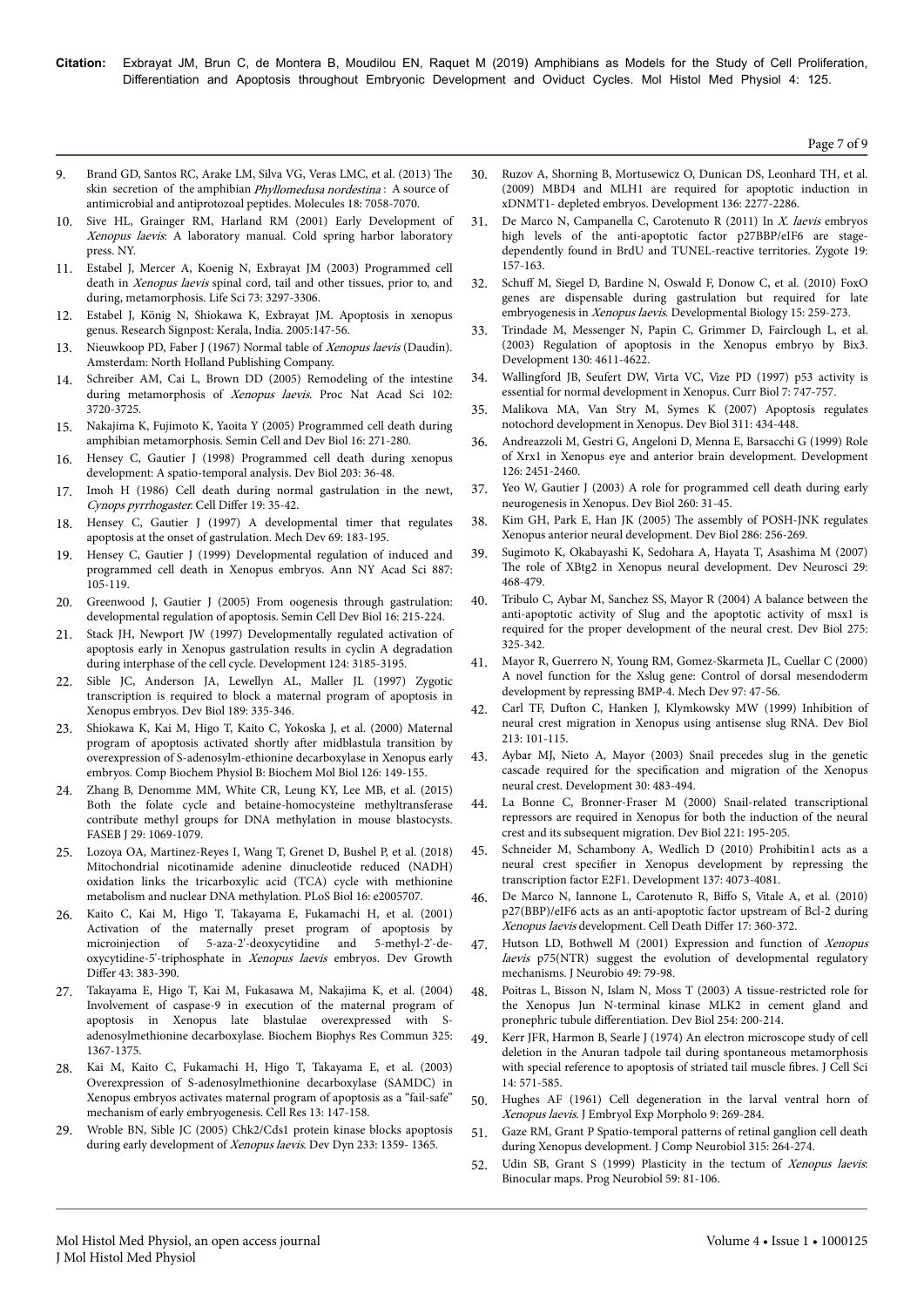- 53. Robert A, Clarke JDW (1982) Нe [neuroanatomy of an Amphibian](https://royalsocietypublishing.org/doi/abs/10.1098/rstb.1982.0002) [embryo spinal cord. Philos Trans R Soc London B 296: 195-212.](https://royalsocietypublishing.org/doi/abs/10.1098/rstb.1982.0002)
- 54. [Lamborghini JE \(1987\) Disappearance of Rohon-Beard neurons from the](https://doi.org/10.1002/cne.902640105) spinal cord of Xenopus laevis[. J Comp Neurobiol 264: 47-55.](https://doi.org/10.1002/cne.902640105)
- 55. [Coen L, Du Pasquier D, Le Mevel S., Brown S, Tata J, et al. \(2001\)](https://doi.org/10.1073/pnas.141226798) [Xenopus Bcl-X\(L\) selectively protects Rohon-Beard neurons from](https://doi.org/10.1073/pnas.141226798) [metamorphic degeneration. Proc Natl Acad Sci 98: 7869-7874.](https://doi.org/10.1073/pnas.141226798)
- 56. [Cruz-Reyes J, Tata JR \(1991\) Cloning, characterization and expression of](https://doi.org/10.1016/0378-1119(95)00159-4) [two Bcl-2 like cell survival genes. Gene 58: 171-179.](https://doi.org/10.1016/0378-1119(95)00159-4)
- 57. [Nakajima K, Yaoita Y \(2003\) Dual mechanisms governing muscle cell](https://doi.org/10.1002/dvdy.10300) [death in tadpole tail during amphibian metamorphosis. Dev Dyn 227:](https://doi.org/10.1002/dvdy.10300) [246-255.](https://doi.org/10.1002/dvdy.10300)
- 58. [Nishikawa A, Hayashi H \(1995\) Spatial, temporal and hormonal](https://doi.org/10.1046/j.1432-0436.1995.5940207.x) [regulation of programmed muscles cell death during metamorphosis of](https://doi.org/10.1046/j.1432-0436.1995.5940207.x) the frog Xenopus laevis. Differentiation 59: 207-214.
- 59. [Sachs LM, Abdallah B, Hassan A, Levi G, Read JC, et al. \(1997\) Apoptosis](https://doi.org/10.1096/fasebj.11.10.9271365) [in Xenopus tadpole tail muscles involves Bax-dependent pathways.](https://doi.org/10.1096/fasebj.11.10.9271365) [FASEB J 11: 801-808.](https://doi.org/10.1096/fasebj.11.10.9271365)
- 60. [Das B, Schreider AM, Huang H, Brown DD \(2002\). Multiple thyroid](https://doi.org/10.1073/pnas.182430599) [hormone-induced muscle growth and death programs during](https://doi.org/10.1073/pnas.182430599) metamorphosis in Xenopus laevis[. Proc Natl Acad Sci 99: 12230-12235.](https://doi.org/10.1073/pnas.182430599)
- 61. [Rowe I, Le Blay K, Du Pasquier D, Palmier K, Levi G, et al. \(2005\)](https://doi.org/10.1002/dvdy.20312) [Apoptosis of tail muscle during amphibian metamorphosis involves a](https://doi.org/10.1002/dvdy.20312) [caspase 9-dependent mechanism. Dev Dyn 233: 76-87.](https://doi.org/10.1002/dvdy.20312)
- 62. [Shi YB, Ishizuya-Oka A \(1996\) 7 Biphasic intestinal development in](https://doi.org/10.1016/s0070-2153(08)60429-9) [amphibians: embryogenesis and remodeling during metamorphosis. Curr](https://doi.org/10.1016/s0070-2153(08)60429-9) [Top Dev Biol 32: 205-235.](https://doi.org/10.1016/s0070-2153(08)60429-9)
- 63. [Shi YB, Ishizuya-Oka A \(1997\) Autoactivation of Xenopus thyroid](https://doi.org/10.1007/bf02255588) [hormone receptor beta genes correlates with larval epithelial apoptosis](https://doi.org/10.1007/bf02255588) [and adult cell proliferation. J Biomed Sci 4: 9-18.](https://doi.org/10.1007/bf02255588)
- 64. Shi YB, Ishizuya-Oka A (2000) Нyroid [hormone regulation of apoptotic](https://doi.org/10.1016/s0079-6603(00)65002-x) [tissue remodeling: Implications from molecular analysis of amphibian](https://doi.org/10.1016/s0079-6603(00)65002-x) [metamorphosis. Progr in Nucleic Acid Res Mol Biol 65: 53-100.](https://doi.org/10.1016/s0079-6603(00)65002-x)
- 65. [Ishizuya-Oka A, Ueda S, Inokuchi T, Amano T, Damjanovski S, et al.](https://doi.org/10.1046/j.1432-0436.2001.690103.x) (2001) Нyroid [hormone-induced expression of sonic hedgehog](https://doi.org/10.1046/j.1432-0436.2001.690103.x) [correlates with adult epithelial development during remodeling of the](https://doi.org/10.1046/j.1432-0436.2001.690103.x) [Xenopus stomach and intestine.](https://doi.org/10.1046/j.1432-0436.2001.690103.x) Differentiation 69: 27-37.
- 66. [Ishizuya-Oka A, Ueda S \(1996\) Apoptosis and cell proliferation in the](https://doi.org/10.1007/s004410050716) [Xenopus small intestine during metamorphosis. Cell Tissue Res 286:](https://doi.org/10.1007/s004410050716) [467-476.](https://doi.org/10.1007/s004410050716)
- 67. [Kaltenbach JC, Fry AE, Colpitts KM, Faszewski EE \(2012\) Apoptosis in](https://doi.org/10.1002/jmor.11010) [the digestive tract of herbivorous](https://doi.org/10.1002/jmor.11010) Rana pipiens larvae and carnivorous [Ceratophrys ornata larvae: an immunohistochemical study. J Morphol](https://doi.org/10.1002/jmor.11010) [273: 103-108.](https://doi.org/10.1002/jmor.11010)
- 68. [Hasebe T, Kajita M, Fujimoto K, Yaoita Y, Ishizuya-Oka A \(2007\)](https://doi.org/10.1002/dvdy.21252) Expression profiles [of the duplicated matrix metalloproteinase-9 genes](https://doi.org/10.1002/dvdy.21252) suggest their different [roles in apoptosis of larval intestinal epithelial cells](https://doi.org/10.1002/dvdy.21252) during Xenopus laevis [metamorphosis. Dev Dyn 236: 2338-2345.](https://doi.org/10.1002/dvdy.21252)
- 69. [Ishizuya-Oka A, Shi YB \(2005\) Molecular mechanisms for thyroid](https://doi.org/10.1111/j.1440-169x.2005.00833.x) [hormone-induced remodeling in the amphibian digestive tract: A model](https://doi.org/10.1111/j.1440-169x.2005.00833.x) [for studying organ regeneration. Dev Growth](https://doi.org/10.1111/j.1440-169x.2005.00833.x) Differ 47: 601-607.
- 70. [Schreiber AM, Brown DD \(2003\) Tadpole skin dies autonomously in](https://doi.org/10.1073/pnas.252774999) [response to thyroid hormone at metamorphosis. Proc Natl Acad of Sci](https://doi.org/10.1073/pnas.252774999) [100: 1769-1774.](https://doi.org/10.1073/pnas.252774999)
- 71. Tamori Y, Wakahara M (2000) Conversion of red blood cells (RBCs) from the larval to the adult type during metamorphosis in Xenopus: Specific removal of mature larval-type RBCs by apoptosis. Int J Dev Biol 44: 373-380.
- 72. [Toyota H, Yanase N, Yoshimoto T, Moriyama M, Sudo T, et al. \(2003\)](https://doi.org/10.1016/s0304-3835(02)00552-9) [Calpain-induced Bax-cleavage product is a more potent inducer of](https://doi.org/10.1016/s0304-3835(02)00552-9) [apoptotic cell death than wild-type Bax. Cancer Lett 189: 221-230.](https://doi.org/10.1016/s0304-3835(02)00552-9)
- 73. [Yajima Y, Kawashima S \(2002\) Calpain function in the](https://doi.org/10.1515/bc.2002.079) differentiation of [mesenchymal stem cells. Biol Chem 383: 757-764.](https://doi.org/10.1515/bc.2002.079)
- [Arthur JS, Elce JS, Hegadorn C, Williams K, Greer PA \(2000\) Disruption](https://doi.org/10.1128/mcb.20.12.4474-4481.2000) [of the murine calpain small subunit gene, CAPN4: calpain is essential for](https://doi.org/10.1128/mcb.20.12.4474-4481.2000)

[embryonic development, but not for cell growth and division. Mol Cell](https://doi.org/10.1128/mcb.20.12.4474-4481.2000) [Biol 20: 4474-4481.](https://doi.org/10.1128/mcb.20.12.4474-4481.2000)

- 75. Zimmerman UJ, Boring L, Pak JH, Mukerjee N, Wang KK (2000) Нe calpain small subunit gene is essential: its inactivation results in embryonic lethality. IUBMB Life 50: 63-68.
- 76. Dutt P, Croall DE, Arthur JS, Veyra TD, Williams K, et al. (2006) mcalpain is required for preimplantation embryonic development in mice. BMC Dev Biol 6: 3.
- 77. [Ono Y, Sorimachi H \(2012\) Calpains: An elaborate proteolytic system.](https://doi.org/10.1016/j.bbapap.2011.08.005) [Biochim et Biophys Acta 1824: 224-236.](https://doi.org/10.1016/j.bbapap.2011.08.005)
- 78. [Cao Y, Zhao H, Grunz H \(2001\) XCL-2 is a novel m-type calpain and](https://doi.org/10.1046/j.1440-169x.2001.00592.x) [disrupts morphogenetic movements during embryogenesis in](https://doi.org/10.1046/j.1440-169x.2001.00592.x) Xenopus laevis[, Dev Growth](https://doi.org/10.1046/j.1440-169x.2001.00592.x) Differ 43: 563-571.
- 79. [Abrouk-Vérot L, Brun C, Exbrayat JM \(2013\) Expression patterns of](https://doi.org/10.4236/cellbio.2013.24024) [CAPN1 and CAPN8b genes during embryogenesis in](https://doi.org/10.4236/cellbio.2013.24024) Xenopus laevis. [CellBio 2: 211-216.](https://doi.org/10.4236/cellbio.2013.24024)
- 80. Moudilou EN, Mouterfi [N, Exbrayat JM, Brun C \(2010\) Calpains](https://doi.org/10.1016/j.tice.2010.07.001) expression during Xenopus laevis [development. Tissue Cell 42: 275-281.](https://doi.org/10.1016/j.tice.2010.07.001)
- 81. Estabel J, Exbrayat JM (2002) Localisation des récepteurs AMPA/kaïnate dans les organes périphériques chez Xenopus laevis par immunohistochimie. Revue Française d'Histotechnologie 15: 9-14.
- 82. [Brun C, Moudilou EN, Bouchot C, Abrouk-Vérot L, Exbrayat JM \(2014\)](https://doi.org/10.5603/fhc.2013.0041) [Relationships between calpains and glutamate or kainate-induced](https://doi.org/10.5603/fhc.2013.0041) apoptosis in Xenopus laevis [tadpoles. Folia Histochem Cytobiologica 51:](https://doi.org/10.5603/fhc.2013.0041) [300-311.](https://doi.org/10.5603/fhc.2013.0041)
- 83. [Moudilou E, Poirier AL, Brun C, Exbrayat JM \(2009\) 09-P057 Calpains](https://doi.org/10.1016/j.mod.2009.06.387) expression during Xenopus laevis [development. Mech Dev 126: S167.](https://doi.org/10.1016/j.mod.2009.06.387)
- 84. [Sorimachi H, Ono Y \(2012\) Regulation and physiological roles of the](https://doi.org/10.1093/cvr/cvs157) [calpain system in muscular disorders. Cardiovascular Research 96: 11-22.](https://doi.org/10.1093/cvr/cvs157)
- 85. Perrin BJ, Huttenlocher A (2002) Calpain. Int J Biochem Cell Biol 34: 722-725.
- 86. Ogielska M (2009) Reproduction of Amphibians. Science Publishers, Enfield, Jersey, Plymouth.
- 87. Jamieson BGM (2003) Reproductive biology and phylogeny of Anura. Science Publishers, Enfield, Plymouth.
- 88. Sever M (2003) Reproductive biology and phylogeny of Urodela. Science Publishers, Enfield, Plymouth.
- 89. Exbrayat JM. Reproductive biology and phylogeny of Gymnophiona (Caecilians). Science Publishers, Enfield, Jersey, Plymouth.
- 90. [Kisserli O, Moudilou E, Exbrayat JM \(2017\) Sexual cycle and seasonal](https://doi.org/10.1080/21564574.2017.1369170) [expression of testosterone \(T\) in the testes of](https://doi.org/10.1080/21564574.2017.1369170) Sclerophrys mauritanica [\(Schlegel, 1841\). Afr J Herpetol 66: 106-121.](https://doi.org/10.1080/21564574.2017.1369170)
- 91. Vitt J, Caldwell JP (2009) Herpetology-an introductory biology of amphibians and reptiles. Academic Press, Amsterdam, Boston, Heidelberg, London, New York, Oxford, Paris, San Diego, San Francisco, Singapore, Sydney, Tokyo.
- 92. Taylor EH (1968) Нe Caecilians of the world: a taxonomic review. University of Kansas, Lawrence.
- 93. [Brun C, Raquet MA, Measey GJ, Exbrayat JM \(2017\) Cyclic variation of](https://doi.org/10.1080/21564574.2017.1365098) the oviduct structure of Boulengerula taitana[, an oviparous species of](https://doi.org/10.1080/21564574.2017.1365098) [Gymnophiona: morphological changes, proliferation and apoptosis. Afr J](https://doi.org/10.1080/21564574.2017.1365098) [Herpetol 66: 93-105.](https://doi.org/10.1080/21564574.2017.1365098)
- 94. [Raquet M, Brun C, Exbrayat JM \(2017\) Patterns of apoptosis and](https://doi.org/10.3390/ijms18010016) [proliferation throughout the biennial reproductive cycle of viviparous](https://doi.org/10.3390/ijms18010016) female Typhlonectes compressicauda [\(Amphibia, Gymnophiona\). Int J](https://doi.org/10.3390/ijms18010016) [Mol Sci 18: 16.](https://doi.org/10.3390/ijms18010016)
- 95. [Malonza PK, Measey GJ \(2005\) Life history of an African caecilian,](https://www.tandfonline.com/doi/abs/10.1080/03946975.2005.10531214) Boulengerula taitanus [Loveridge 1935 \(Amphibia, Gymnophiona,](https://www.tandfonline.com/doi/abs/10.1080/03946975.2005.10531214) [Caeciliidae\). Trop Zool 18: 49-66.](https://www.tandfonline.com/doi/abs/10.1080/03946975.2005.10531214)
- 96. Exbrayat JM, Estabel J (2006) Anatomy with particular reference to the reproductive system. In: Exbrayat JM. Reproductive Biology and Phylogeny of Gymnophiona. Science Publishers, Enfield, Jersey, Plymouth 79-155.

Page 8 of 9